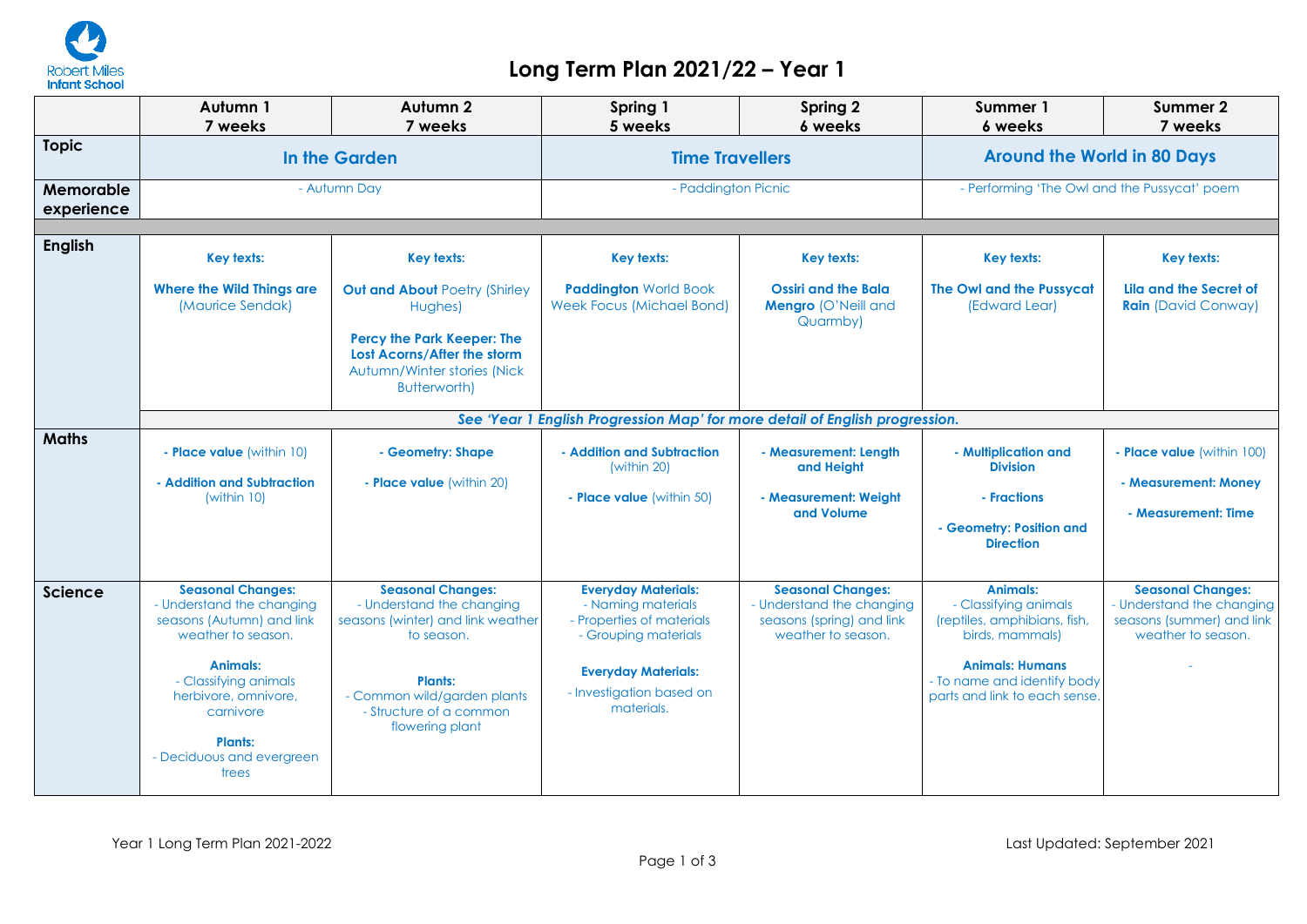| Geography      | <b>Physical Geography:</b><br>- Seasonal and daily weather<br>patterns in UK (Autumn).                                                                                                                                                                                                                                        | <b>Physical Geography:</b><br>- Seasonal and daily weather<br>patterns in UK (Winter).                                                | <b>Geographical skills and</b><br>fieldwork:<br>- Use of aerial photos - school<br>grounds.<br>- Human and physical features<br>in school grounds.                                                                                                                                                                                                                                                                                                                          | <b>Physical Geography:</b><br>- Seasonal and daily<br>weather patterns in UK<br>(Spring).                                                                                             | <b>Physical Geography:</b><br>- Seasonal and daily<br>weather patterns in UK<br>(Summer).<br>- Comparison of Seasons.<br><b>Locational Knowledge:</b><br>-UK: four countries and<br>capital cities.<br>-Landmarks.                                                                                                                                                                                                                     | <b>Human &amp; Physical</b><br>Geography:<br>- Hot and cold areas of<br>the world.<br><b>Place Knowledge:</b><br>- Compare and contrast<br>UK (local town) to London<br>$(city)$ .<br><b>Geographical skills and</b><br>fieldwork:<br>- Key features of a map.<br>- Following route on a<br>map. |
|----------------|-------------------------------------------------------------------------------------------------------------------------------------------------------------------------------------------------------------------------------------------------------------------------------------------------------------------------------|---------------------------------------------------------------------------------------------------------------------------------------|-----------------------------------------------------------------------------------------------------------------------------------------------------------------------------------------------------------------------------------------------------------------------------------------------------------------------------------------------------------------------------------------------------------------------------------------------------------------------------|---------------------------------------------------------------------------------------------------------------------------------------------------------------------------------------|----------------------------------------------------------------------------------------------------------------------------------------------------------------------------------------------------------------------------------------------------------------------------------------------------------------------------------------------------------------------------------------------------------------------------------------|--------------------------------------------------------------------------------------------------------------------------------------------------------------------------------------------------------------------------------------------------------------------------------------------------|
| <b>History</b> |                                                                                                                                                                                                                                                                                                                               | <b>Events beyond living memory</b><br>- Gunpowder Plot - Guy Fawkes<br>- Remembrance Day<br>- Great Fire of London                    | <b>Significant individual</b><br>- Captain Scott of the<br>Antarctic - Explorer (Link to<br>Geography)                                                                                                                                                                                                                                                                                                                                                                      | <b>Events beyond living</b><br>memory &<br><b>Significant individual</b><br>- Wright Brothers - 1st flight<br>-Moon Landing - Neil<br>Armstrong<br>-Vincent Van Gogh (link to<br>Art) | <b>Significant individual</b><br>- Mary Anning<br>(Palaeontologist)<br>- Helen Keller                                                                                                                                                                                                                                                                                                                                                  | <b>Local History</b><br>-How has Bingham<br>changed over time?<br>-What is the Buttercross?<br>-Who was Robert Miles &<br>why is our school named<br>after him?                                                                                                                                  |
| Computing      | <b>Digital Literacy</b><br>- Online Safety introduction<br><b>Information Technology</b><br>- Grouping and Sorting                                                                                                                                                                                                            | <b>Information Technology</b><br>- Pictograms<br><b>Computer Science</b><br>(Programming)<br>$=$ Revisit – Beebots<br>- Lego Builders | <b>Computer Science</b><br>(Programming)<br>- Maze explorers<br><b>Digital Literacy:</b><br>- Internet safety block<br>(see separate planning)                                                                                                                                                                                                                                                                                                                              | <b>Information Technology</b><br>- Animated Story books                                                                                                                               | <b>Computer Science</b><br>(Programming) /<br><b>Information Technology</b><br>- Coding                                                                                                                                                                                                                                                                                                                                                | <b>Information Technology</b><br>- Spreadsheets<br><b>Digital Literacy</b><br>- Technology outside<br>school                                                                                                                                                                                     |
| <b>Music</b>   | <b>Listening, Appraising + Responding:</b><br>- respond to music in words, actions and<br>movements<br><b>Composing:</b><br>- Body percussion linked to Autumn / weather<br>sounds. Focus on dynamics (loud/soft)<br>Performing:<br>- Christmas performance to a live audience - TBC<br>- Singing - focus on pitch (high/low) |                                                                                                                                       | <b>Listening, Appraising + Responding:</b><br>- Music / great composers over periods of time (Vivaldi /<br>Mozart).<br>Respond to, compare + describe their different styles.<br>- Play and name a variety of instruments (tuned + untuned)<br><b>Composing:</b><br>- Use untuned percussion to create a Winter / Soundscape in<br>the style of Vivaldi.<br>- Follow a simple graphic score.<br>Performing:<br>- Singing in rounds + responding to musical signals / calls. |                                                                                                                                                                                       | <b>Listening, Appraising + Responding:</b><br>- Listen to and respond / reflect to different cultural<br>styles within music.<br>- Recognise basic tempo, dynamics and pitch<br>changes.<br><b>Composing / Performing:</b><br>- Simple compositions, using untuned instruments.<br>- Create simple graphic scores to represent the<br>compositions.<br>- Perform in groups to the class, responding to simple<br>musical instructions. |                                                                                                                                                                                                                                                                                                  |